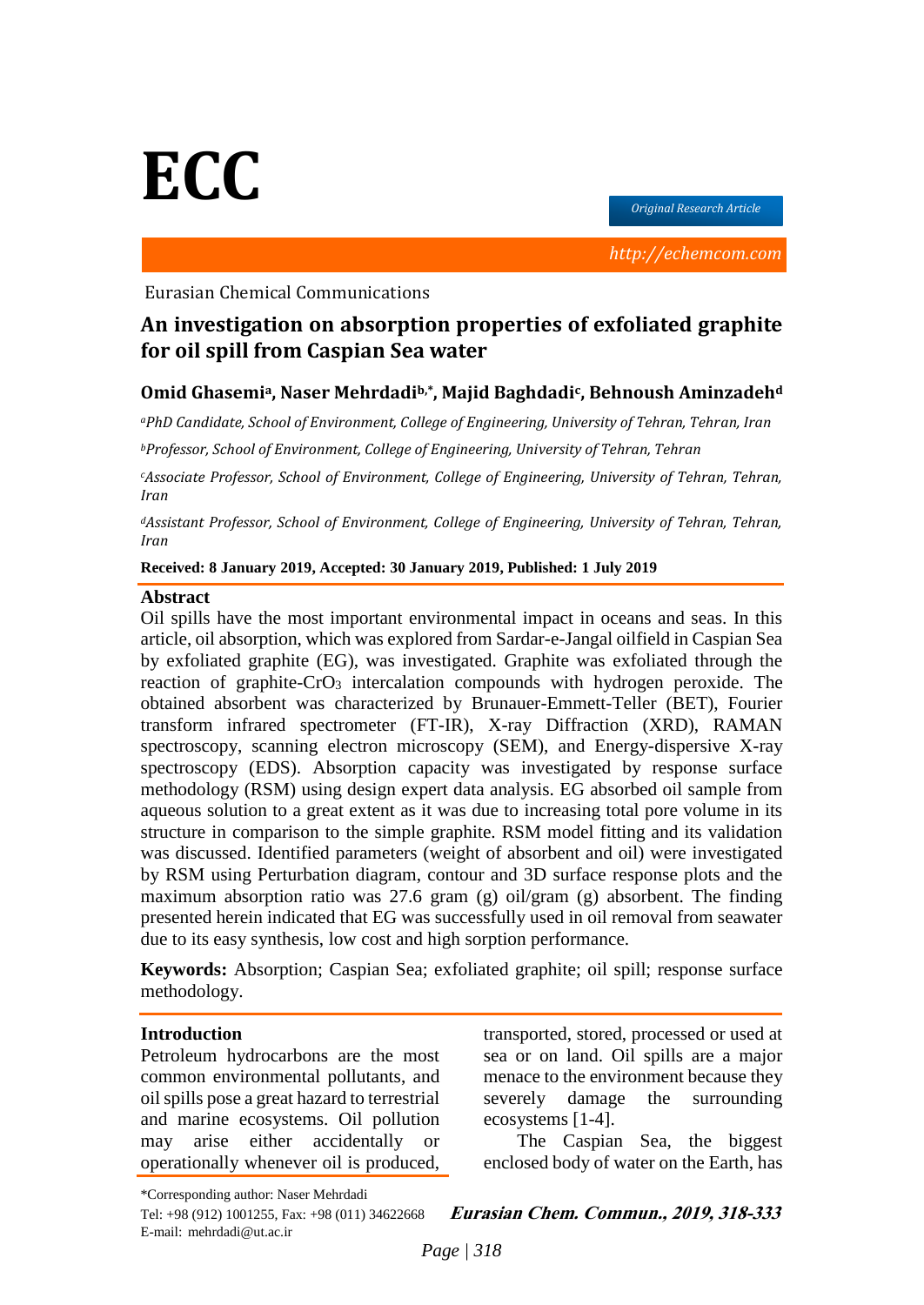attracted the attention of the international oil and gas industry. Due to the recent urban development and increasing industrial and oil production activities in the coastal regions of Caspian Sea, considerable amounts of petroleum products are discharged into this marine environment [5-7]. Making operational decisions to prevent possible impacts is inevitable. Large scale disasters, which happened on the fixed offshore platform of "Guneshli" oilfield of Caspian Sea in 2015, confirm that [8].

The goal of any response strategy during oil spill accidents is to select the effective and efficient countermeasures that minimize the overall impact of the oil spill on the environment. Several interactions could be taken to alleviate oil spill problems in the seas and oceans [9]:

- $\checkmark$  Oil spill recovery skimmers and booms (Mechanical)
- $\checkmark$  Using dispersants (chemical)
- $\checkmark$  Using absorbents (physical to remove remained oil spills)

Among the methods suggested for removing remained oil spills, absorption has attracted the most attention, with a compelling need to find the most appropriate absorbent, including wool, vegetable fiber, zeolite, sawdust, and wood fiber. Although these absorbents possess microporous structures, they have low oil absorption capacity and poor selectivity. For efficient oil absorption, absorbents should have a high specific surface area, hydrophobic and oleophilic surface chemical properties, and proper chemical stability. Over the years, graphite has received considerable attention on account of its favorable properties, including high surface area, excellent electrical conductivity, and high thermal and chemical stability [10].

Expanded graphite's also termed as exfoliated graphite's (EG) are interesting materials for many applications. As a new carbon material, EG has been used in many fields, such as flexible foils, thermal insulators, conductive resin composites, electrodes and electrochemical applications. In the 1990–2000s they also attracted attention as promising sorbents for liquids such as heavy oils. The high sorption capacity is related to EG's textural characteristics and low bulk density. Exfoliation of graphite is a well-known process first observed in 19th century by Schafhaeutl [11-15].

Usually the product, EG, is prepared from graphite intercalation compounds (GICs). The most important ones are the nature of the graphite used for GIC preparation and the nature of the intercalant. Interestingly, GIC stage (the number of carbon layers separating two successive layers of intercalant) seems to have no influence on the exfoliation character. Possible mechanisms of exfoliation have been discussed in a number of works [11]. EG may be obtained from GIC with various intercalated Substances such as CrO<sub>3</sub>,  $H<sub>2</sub>SO<sub>4</sub>$  and etc. in presence of an oxidizer such as  $H_2O_2$ , HNO<sub>3</sub>, KMnO<sub>4</sub> and FeCl3[16-18].

The design of experiment (DOE) can be regarded as the optimization of the experimental effort needed to distinguish parameters influencing the process. Response surface methodology (RSM) is a statistical procedure commonly applied for optimization studies in general and especially in absorbance conditions. There is, therefore, a need to study and optimize the absorbance conditions for a better understanding of the absorption mechanism(s). Commonly, RSM is utilized for mapping a response surface over a special region of concern, or for selecting operating conditions to obtain purpose requirements. Implementing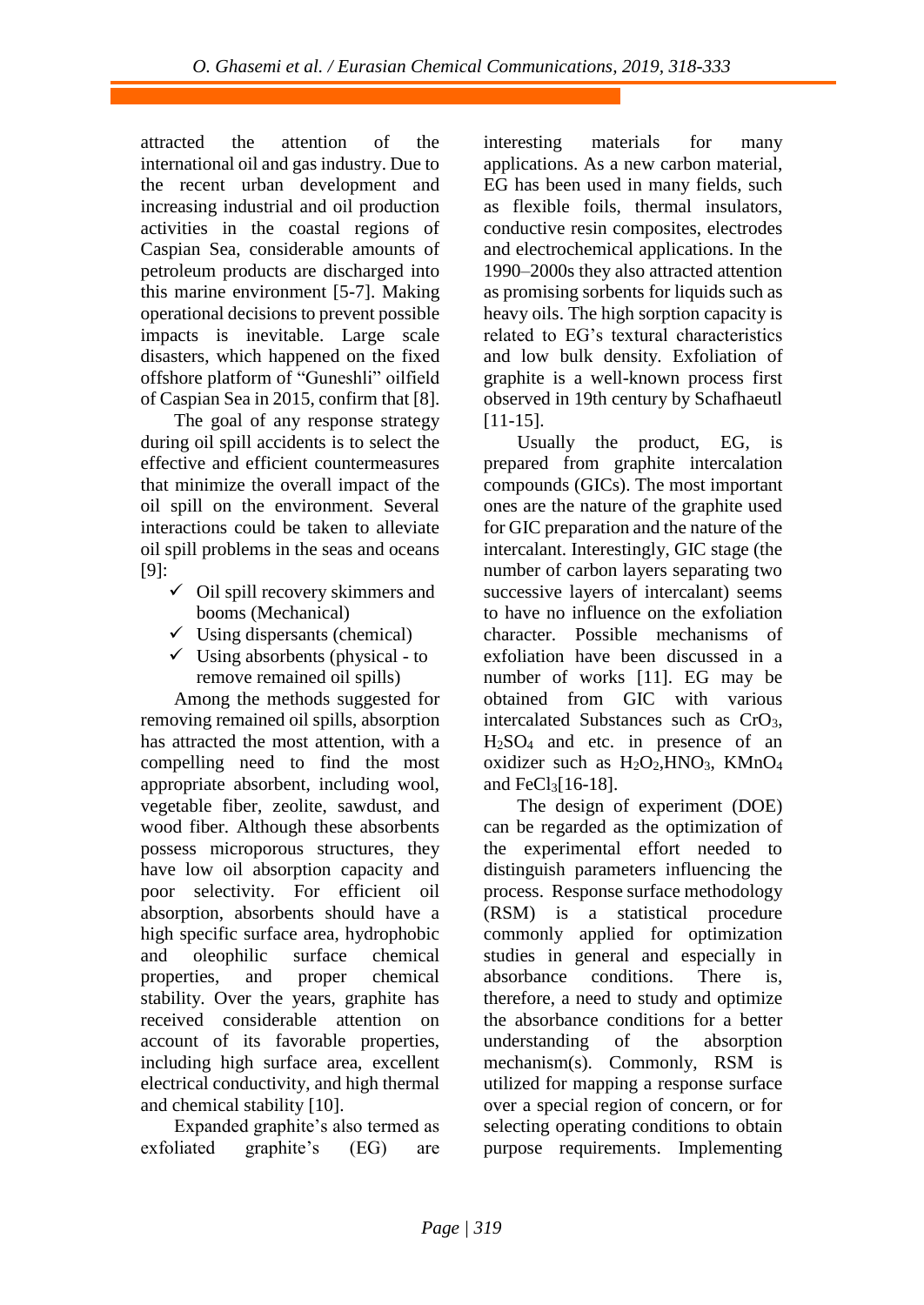RSM provides the extension of the parameter space studied and concurrently decreasing the number of experiments [19-22].

In this paper, Exfoliated graphite was synthetized and used as an absorbent for the Caspian Sea oil sample from aqueous solution. Characterizations was investigated by microscopic analysis instruments and the effects of experimental parameters such as weight of EG (g) and weight of oil (g)was discussed using response surface methodology.

#### **Experimental Procedure** *Materials*

Both natural graphite and hydrochloric acid (HCl 99%) were purchased from Merck (Darmstadt, Hesse, Germany). Chromium trioxide  $(CrO<sub>3</sub> 99%)$  and hydrogen peroxide  $(H_2O_2 30%)$  were provided from Sigma-Aldrich (Saint Louis, MO, USA). The oil used in this study was obtained from Khazar Exploration and production company (KEPCO) (Sardar-e-Jangal Oilfield – Caspian Sea) (API =38.0, specific gravity  $= 0.83$ ) The Oil properties are provided in Table 1 and Figure 1.

**Table 1.**Oil sample properties



#### **Figure 1.**Oil sample viscosity and density changes vs. temperature

*Exfoliated Graphite (EG) Preparation*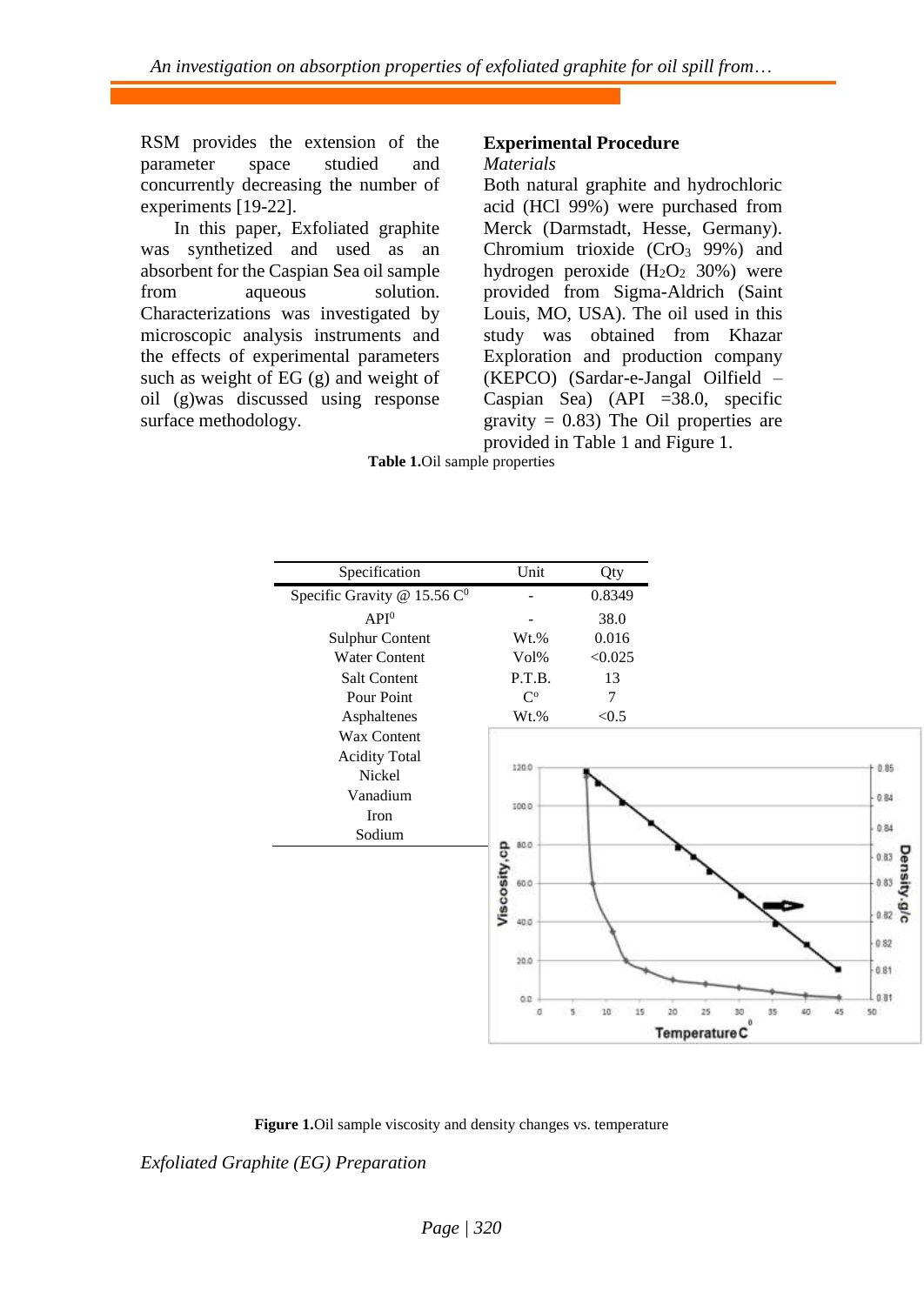Expanded graphite was prepared by graphite exfoliation [23]. A mixture of graphite,  $CrO<sub>3</sub>$  and HCl (1 g, 8.5 g and 7mL, respectively) was added into the 100 mL of aqueous solution. The solution was stirred at ambient temperature for 2 hours with magnetic stirrer. Then, the mixture was washed by distilled water until the remained

chromium being precipitated. Finally, 10 mL of  $H_2O_2$  was added to the solution and after 10 minutes, 10 mL was added again. Chromium which was diffused into the molecular structure of graphite resulted in graphite expansion. Expanded graphite was frozen with cold weather for being dry [24]. Figure 2 Shows natural graphite powder and EG.



**Figure 2.** Natural graphite powder (a) and exfoliated graphite (b)

# *Sorption Experiments*

The sorption capacities of EG for oils were evaluated following the test methods given in the standard ASTM F 726-99 $(25)$ . Thus, a glass beaker was filled with 100 mL of water. An oil sample of the known weight (around 0.5 g) was added to the aqueous solution. Then an EG (0.02 g) was placed into the<br>  $S = \frac{W_{\rm so} - W_{\rm s}}{W_{\rm s}}$  $\overline{\phantom{a}}(1)$ 

Where S (g oil/g absorbent) denotes the sorption capacity,  $W_S$  (gr) shows the weight of fresh absorbent and  $W_{SO}(g)$  is the weight of loaded absorbent with oil. The sorption capacity test was carried out at room temperature.

*Response surface methodology (RSM)* Absorption properties were investigated using response surface methodology.

oily water liquid. After a few seconds, the absorbent loaded with oil was removed from liquid. Subsequently, it was weighted using a digital balance. The difference between the loaded and fresh absorbent gave the maximum sorption performance also known as the initial absorption capacity [25]:

The Design of Experiment software 11.1.1.0-(Stat-Ease, Minneapolis, USA) was used for determining the central composite design of the experiment to calculate the 2 and 3D response surface and (ANOVA) analysis of variance [26- 28]. Two independent, controllable and important parameters, weight of absorbent (g) and oil (g) were used to discuss absorption. The total domain for parameters was shown in Table 2.

**Table 2.** Total domain for absorption parameters

|            |        |      | Domain |
|------------|--------|------|--------|
| Parameters | Factor | Unit |        |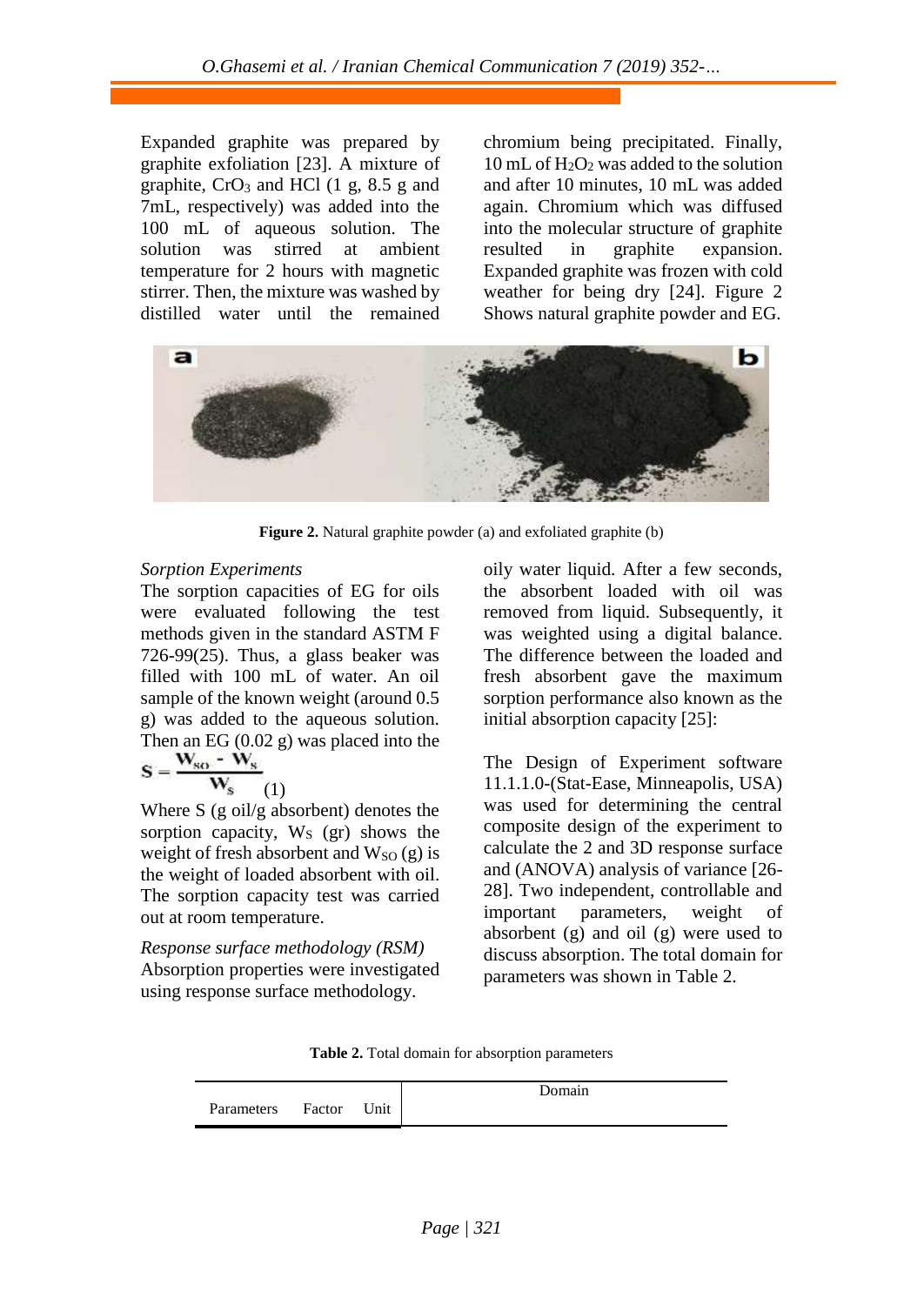|           |   |   | -a            | $\sim$ 1 |      |      | $+a$  |
|-----------|---|---|---------------|----------|------|------|-------|
|           |   |   |               |          |      |      |       |
| Absorbent |   | g | $0.0058$ 0.01 |          | 0.02 | 0.03 | 0.034 |
| Oil       | B | g | 0.075         | 0.2      | 0.5  | 0.8  | 0.92  |

#### *Instrumentation*

The surface morphology of EG was characterized using a TESCAN (MIRA3) scanning electron microscope (SEM) used for taking the sample image. Energy dispersive X-ray spectroscopy (EDS) analysis was attained with a Philips Tecnai 20 electron microscope. Fourier transform infrared (FT-IR) spectra were recorded in the range of  $400-4000$  cm<sup>-1</sup> on a RAYLEIGH WQF-510A FT-IR spectrophotometer using the KBr pellets. The Bel (Belsorp mini II Japan) was used for calculating of pore diameter and specific surface area with Brunauer–Emmet–Teller (BET) and Barrett–Joyner–Halenda (BJH) equations. RAMAN spectra were recorded on a TEKSAN (Takram N1- 541) spectrophotometer. The crystalline structures of the products were evaluated by X-ray diffraction (XRD) analysis on a X'Pert Pro MPD diffractometer with Cu-K<sub>α</sub> radiation  $(\lambda =$ 1.5418 Å) operated at 40 kV and 40 mA.

#### **Results and discussion** *Characterization of the absorbent BET*

The BET technique used for studying pore size distribution and surface properties of the synthesized materials by  $N_2$  adsorption–desorption isotherms [29-30]. Adsorption-desorption isotherm of the EG is shown in fig. 3.a. The BET surface area of EG was98.8  $m^2g^{-1}$ . The surface area of EG was higher than that of the simple graphite (10 times).The corresponding pore size distribution of the sample was calculated by the desorption branches of the isotherms using the BJH method. The pore size distribution curves (fig. 3.b) showed that the BJH desorption average pore size and the total pore volume of EG were about 5.83 nm and  $0.113 \text{ cm}^3 \text{g}$ 1 respectively, which is the characteristic of mesoporous material with small pores and uniform channels. These results indicated that the large surface of product was efficiently imprinted. The BET analysis report is also shown in Table 3.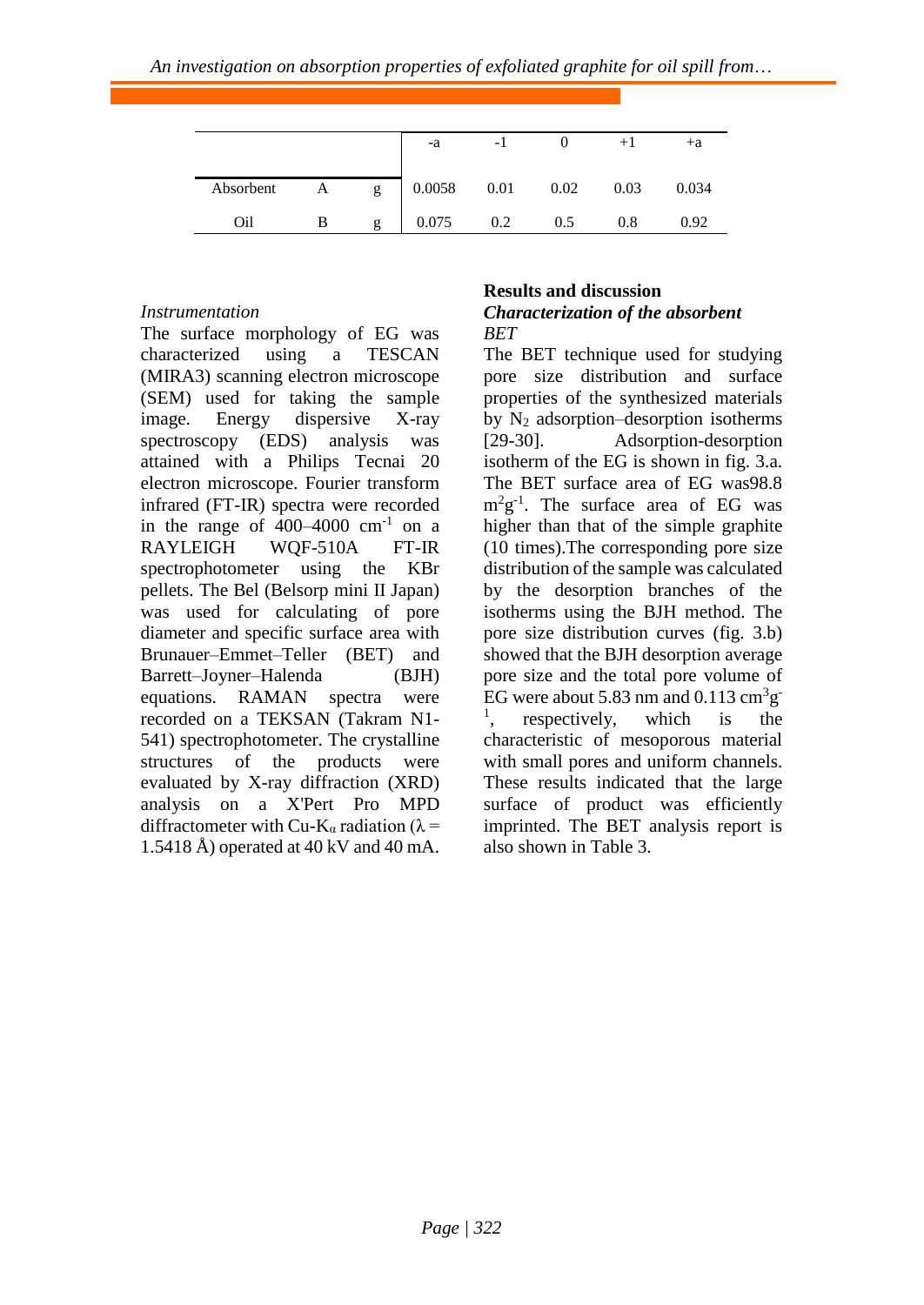

Figure 3.N<sub>2</sub> adsorption/desorption isotherms (a) and BJH desorption/pore size distribution (b)

| <b>Table 3.</b> Obtained results of BET analysis |                  |                            |                   |  |
|--------------------------------------------------|------------------|----------------------------|-------------------|--|
| <b>Absorbent</b>                                 | Surface Area     | <b>Total Pore Volume</b>   | Average Pore Size |  |
|                                                  | $S_{BET}(m^2/g)$ | $V_T$ (cm <sup>3</sup> /g) | $W_{\rm BH}(nm)$  |  |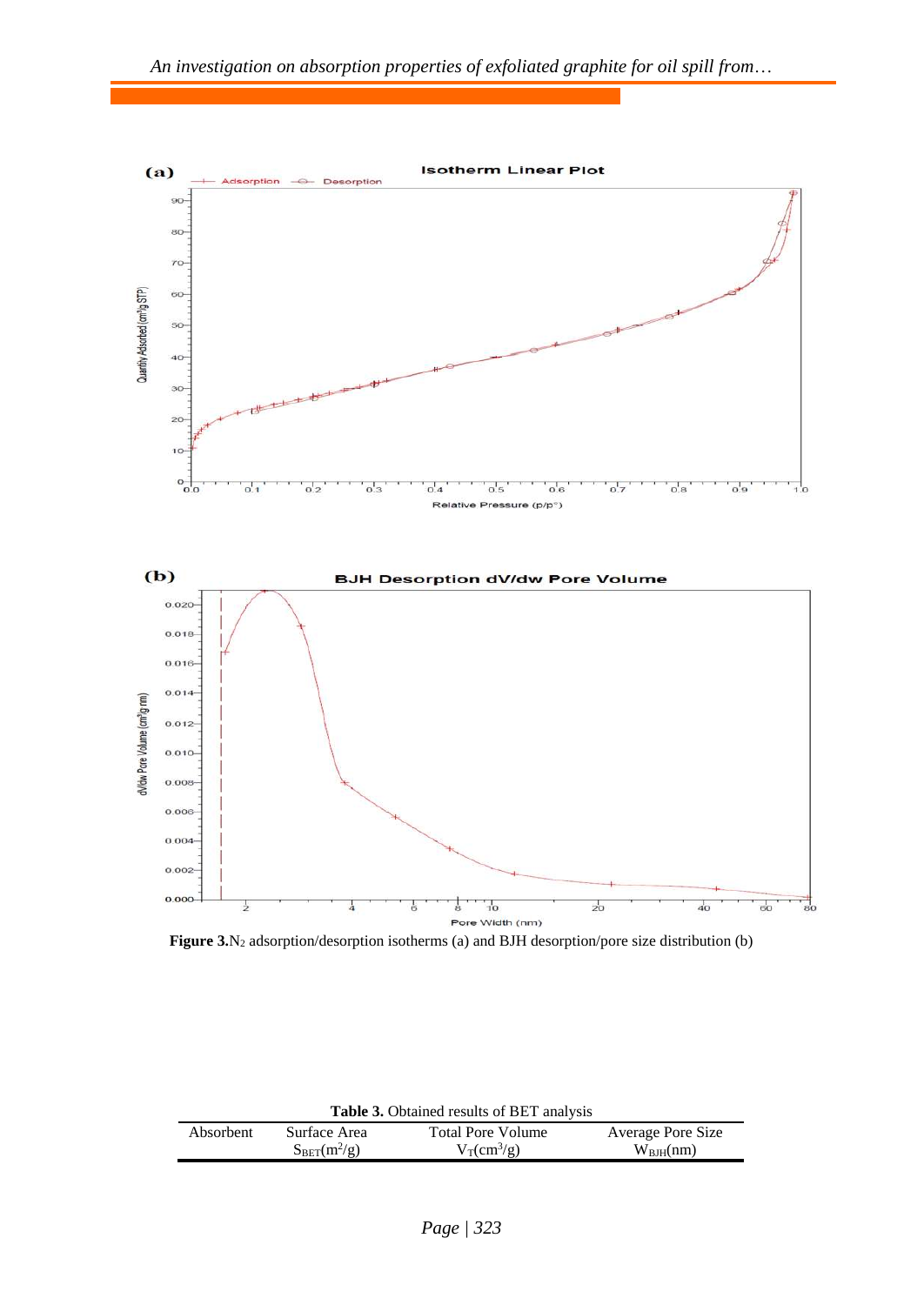

#### *SEM & EDS*

The morphology of the EG was monitored by scanning electron microscopy. The SEM image of the EG was seen to swell and enlarge in thickness, giving rise to exfoliated products in significant quantities with a morphology of very thin, corrugated layers separated by micrometric or even nanometric voids (Figure 4). This morphology is the characteristic of delaminated graphite [31-32]. The energy dispersive spectroscopy (EDS) was used to the elemental analysis of EG. The strong presence of C and O were revealed, illustrated that carbon and oxygen are the major elements in synthesized structure. The weight (W %) and atomic (A %) percentages of C and O can be found in Table 4.



**Figure 4.** The SEM image of the EG

**Table 4.** Quantitative results of EDS spectra

| Element | W%     | $A\%$  |
|---------|--------|--------|
| Carbon  | 59.88  | 66.54  |
| Oxygen  | 40.12  | 33.46  |
| Total   | 100.00 | 100.00 |

The Fourier-transform infrared spectroscopy (FTIR) spectra of the EGare shown in Figure 5. A broad peak,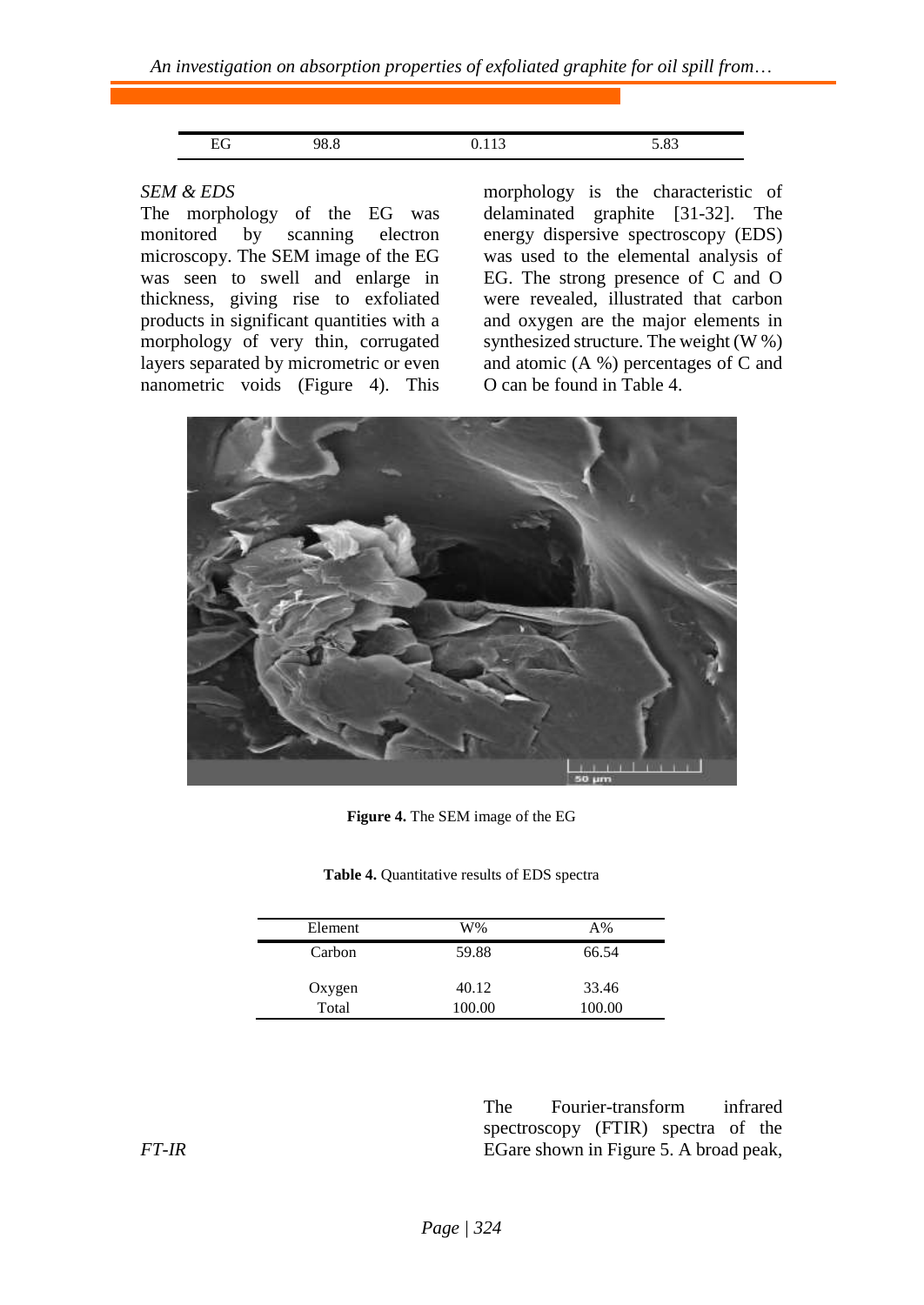at about 3424  $cm^{-1}$ , is assigned to the stretching vibration of the hydroxyl (O-H) band. The characteristic band of the C-H group is observed at 2800-2900 cm<sup>-1</sup>. At around 1050 cm<sup>-1</sup> was observed the stretching which is related to C-O-C band and the peak of 1640 cm−1 proves the existence of carbonyl (C-O) group stretching vibrations. Also the 2374 cm−1 peak caused by physically absorption of CO<sup>2</sup> molecules. Due to this characterization, confirmed the successfully EG surface [33].



**Figure 5.** FTIR spectra of EG

*XRD*

In order to confirm and identify the ingredients, the exfoliated graphite (EG) was also investigated by XRD as compared to the XRD of simple graphite (SG). Figure 6a shows an X-ray diffraction result which clearly indicates typical graphite structure of the SG; a sharp diffraction line appears at  $2\theta =$ 

26.5◦ , demonstrating the presence of a crystalline structure with stacking layers of the graphite [34-35]. However, a broad diffraction line appears at XRD result of EG with a same angle  $(26.5°)$ (fig 6b) which shows that the crystalline structure of SG changed and turned lightly into amorphous structure as graphite became expanded.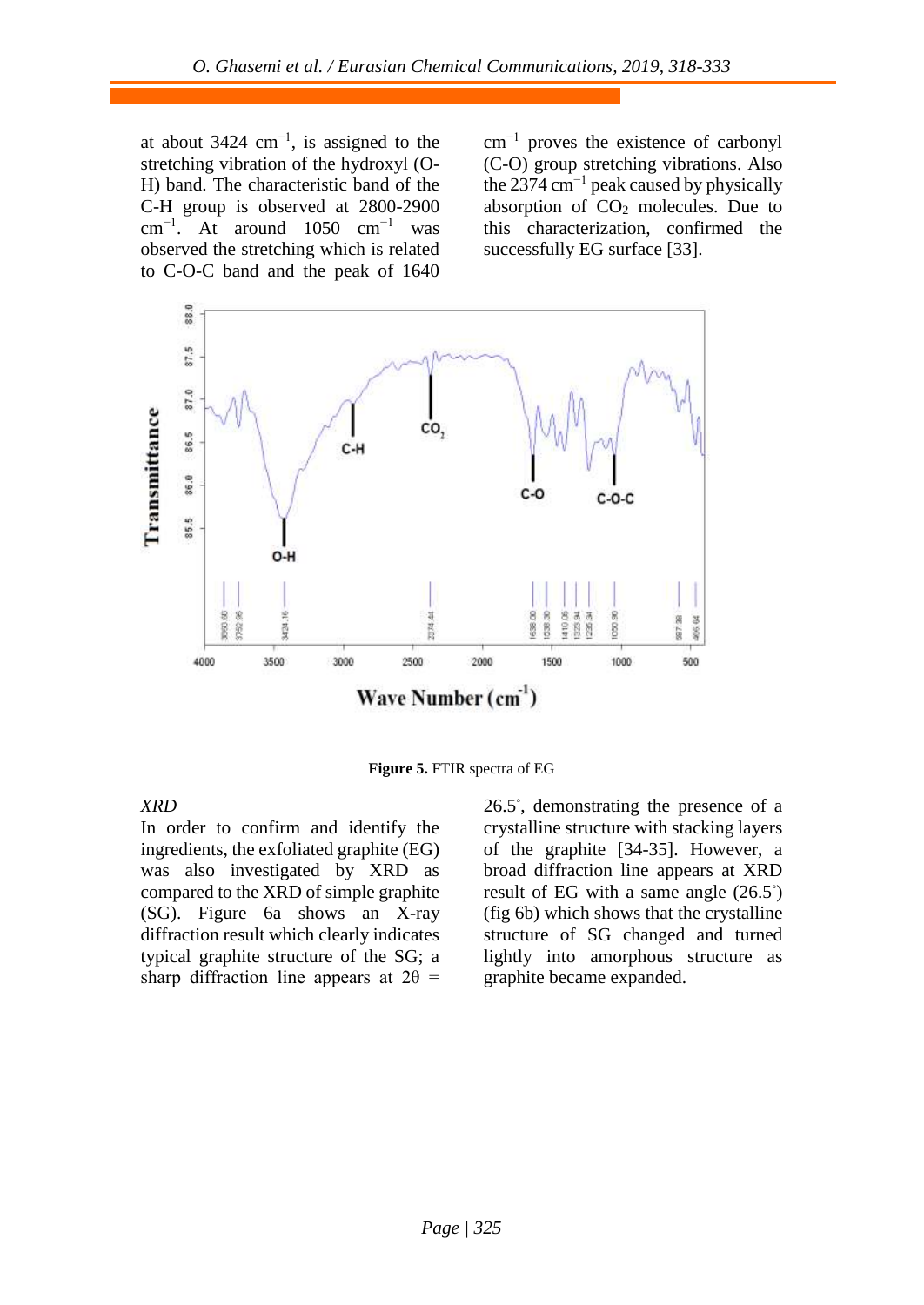

**Figure 6.** X-ray diffractogram of the SG (a) and EG samples (b)

#### *RAMAN Spectroscopy*

The exfoliation of graphite is also evidenced by Raman spectroscopy. The shift of the EG was normalized to the intensity of the D-band and G-band. Figure 7 exhibits the Raman shift of the EG and its characteristic bands: a low intensity D-band at 1350 cm<sup>-1</sup>is observed and it was caused by the breathing mode of the  $sp<sup>2</sup>$  carbon atoms and activated by the existence of defects such as edges, functional groups, or

structural disorders [36]. A G-band is shown at  $1580 \text{ cm}^{-1}$  and a 2D-band at 2700 cm-1 . 2D-band is intrinsically different from that of the simple graphite, indicating that the SG is highly exfoliated [37]. The intensity of the Gband is more than two times that of Dband so, the ratio of intensity of D-band to G-band  $(I_D/I_G)$ , which is known as an estimation of the defect level [37-38], is calculated as 0.38, suggesting a low defect level for the EG.



**Figure 7.** RAMAN spectra for EG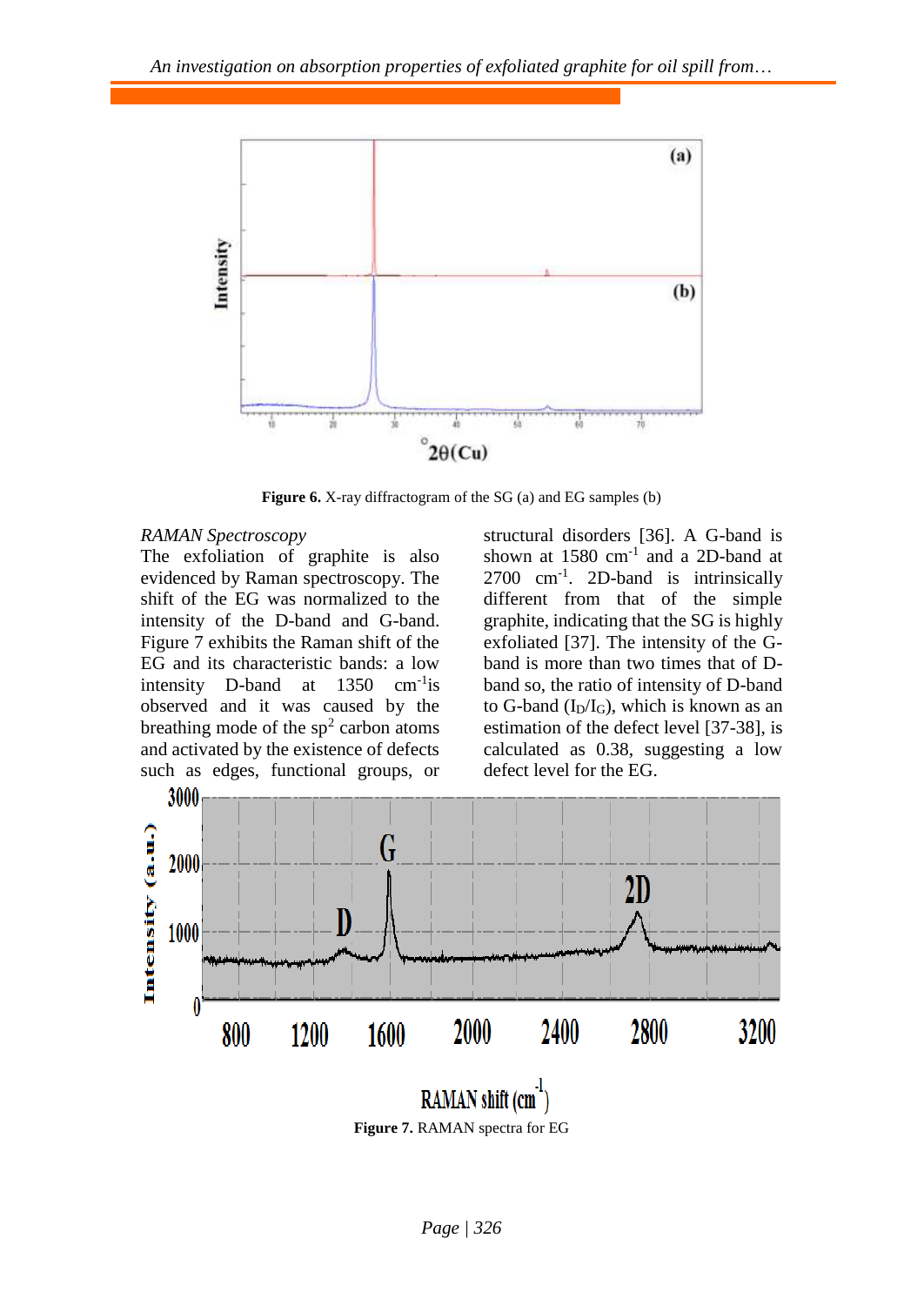# **Response surface methodology (RSM)**

*RSM Modeling, Fitting and Statistical Analysis*

The statistical analysis on the data is obtained using the analysis of variance table in order to determine the significance and effectiveness of the second degree model.

The result can be seen in Table 5. The ANOVA analysis table has defined the quadratic model statistically significant.

| Source of                                        | Sum of  | Degree of | Mean   | F-value | <b>Table 3:</b> ATTO VA TOI Tesponse surface quadratic model for the response variables<br>p-value Probability |
|--------------------------------------------------|---------|-----------|--------|---------|----------------------------------------------------------------------------------------------------------------|
| Variation                                        | Squares | Freedom   | Square |         |                                                                                                                |
| Model                                            | 587.42  | 5         | 117.48 | 590.96  | < 0.0001                                                                                                       |
| A-                                               | 133.19  | 1         | 133.19 | 669.95  | < 0.0001                                                                                                       |
| Absorbent                                        |         |           |        |         |                                                                                                                |
| B-oil                                            | 322.84  | 1         | 322.84 | 1623.92 | < 0.0001                                                                                                       |
| AB                                               | 30.97   | 1         | 30.97  | 155.78  | < 0.0001                                                                                                       |
| $A^2$                                            | 37.26   | 1         | 37.26  | 187.43  | < 0.0001                                                                                                       |
| B <sup>2</sup>                                   | 75.27   | 1         | 75.27  | 378.62  | < 0.0001                                                                                                       |
| Residual                                         | 1.39    | 7         | 0.1988 |         |                                                                                                                |
| Lack of Fit                                      | 0.4516  | 3         | 0.1505 | 0.6406  | 0.6278                                                                                                         |
| Pure Error                                       | 0.9400  | 4         | 0.2350 |         |                                                                                                                |
| Correction                                       | 588.81  | 12        |        |         |                                                                                                                |
| Total                                            |         |           |        |         |                                                                                                                |
| $\mathbb{R}^2$                                   | 0.9976  |           |        |         |                                                                                                                |
|                                                  | 0.9959  |           |        |         |                                                                                                                |
| Adjusted<br>$\mathbb{R}^2$<br>Predicted<br>$R^2$ | 0.9921  |           |        |         |                                                                                                                |

**Table 5.** ANOVA for response surface quadratic model for the response variables

The Model F-value of 590.96 implies that the model is significant. There is only a 0.01% chance that an Fvalue can occur due to noise. P-values less than 0.0500 indicate that model terms are significant. In this case A, B, AB, A<sup>2</sup>, B<sup>2</sup> are significant model terms. The Lack of Fit F-value of 0.64 implies the Lack of Fit is not significant relative to the pure error. There is a 62.78% chance that a Lack of Fit F-value this large could occur due to noise. Nonsignificant lack of fit is good -- we want the model to fit.  $R^2$  is the statistical parameter to measure how close the data and the fitted model are, in other words it is useful to determine the accuracy of the fitted model on the data. As the values become closer to 1, the fitted model becomes more capable of

providing the results closer to the actual values, as a function of independent variables. The Predicted  $R^2$  determines the accuracy of the model in predicting the results for the new observations. Thus, its higher values represent better prediction of the results. The adjusted  $\mathbb{R}^2$ is a developed version of  $\mathbb{R}^2$  which is always smaller than it and its value only increases if the improvement due to adding a new term is more than what is expected by chance. In order for the model make satisfactory predictions, the adjusted and predicted  $\mathbb{R}^2$  values should be close[39]. In this research the value of  $\mathbb{R}^2$  was 0.9976 which is very close to 1. Also the values of  $R^2$ <sub>adj</sub> and  $R^2$ <sub>pred</sub> were 0.9959 and 0.9921 respectively. Good agreement of these values represents the suitable fitting of the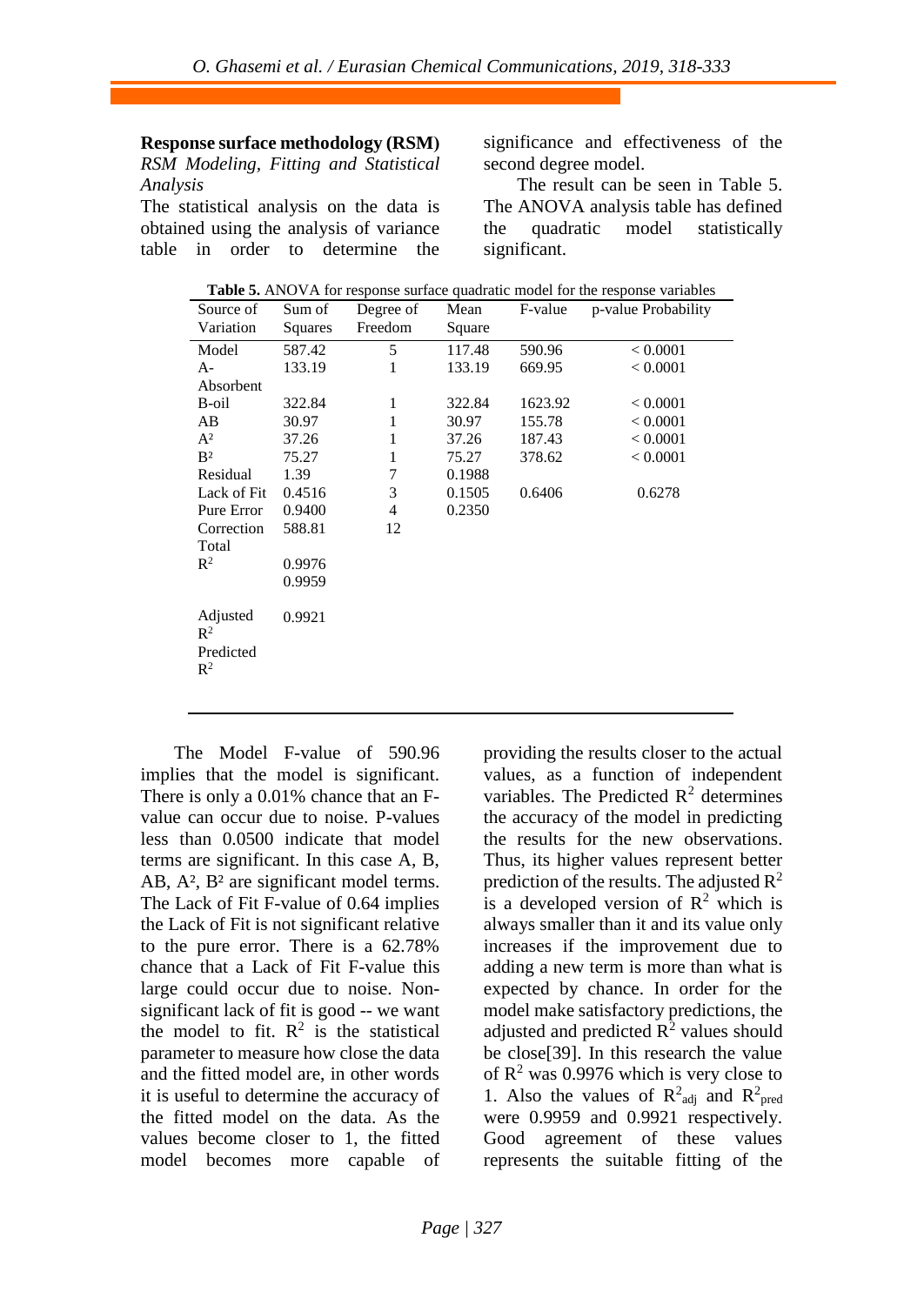model using the software. Final equation in terms of Coded Factors is as follows:  $Absorb=$ 

 $+25.40$ 

-4.08 A

 $+6.35$  B

- +2.78 AB
- $-2.31$   $A^2$
- $-3.29$  B<sup>2</sup> (2)

Which A and B represent absorbent and oil, respectively. The equation in terms of coded factors can be used to make predictions about the response for given levels of each factor. By default, the high levels of the factors are coded as +1 and the low levels are coded as -1. The coded equation is useful for identifying the relative impact of the factors by comparing the factor coefficients. In the diagnostic section of the design experiment software some provided diagrams could be applied to investigate the validity of the model. The section includes the analysis of normality of the experiment data, showing the residual for the predicted results and the level of closeness of the predicted results and the actual results. The normal probability diagram can be seen in Figure 8a, in which the plotted points close to the straight line prove the normal distribution of errors with an average value of zero. Another way to determine the sufficiency of the model is to study the residual which is shown in Fig. 8b, random scatters evenly distributed above and below the horizontal axis proves the sufficiency of the model. Also in Fig. 8c the values which were obtained from the presented model is compared with the values which were achieved from the actual results. The clustering of the points around the line indicates a satisfactory correlation between the experimental and predicted data, confirming the robustness of the model.

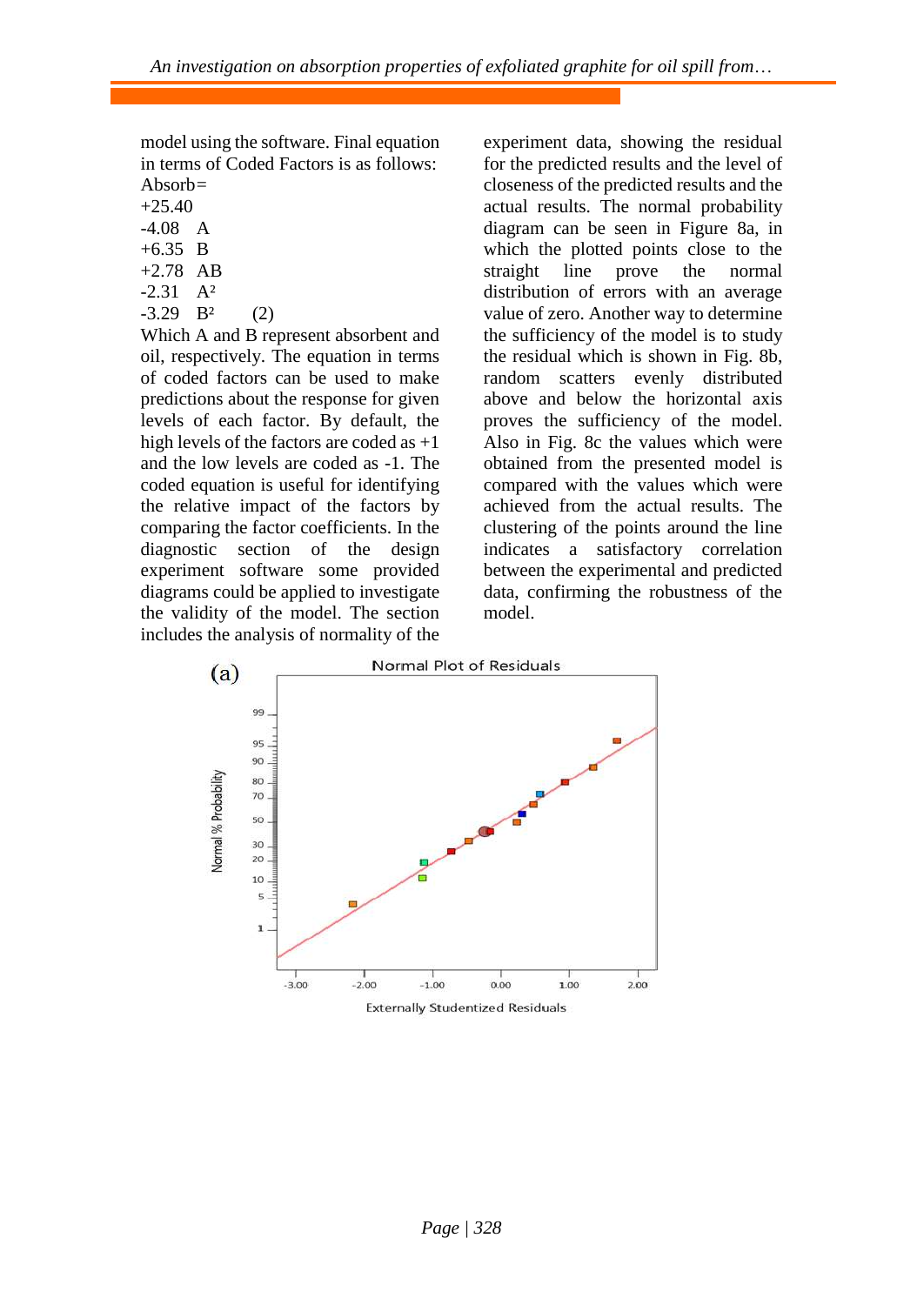

**Figure 8.** (a) Normal probability of residuals, (b) residuals vs. Run and (c) correlation of actual and predicted values by the model

*Using RSM to determining the Absorption Capacity*

The parameters (weight of EG and oil) were optimized using response surface methodology (RSM) to optimize the values of responses including absorption capacity. In the perturbation diagram presented in Fig. 9, the effects of the two parameters on oil absorption are shown. This diagram represents a general view of the effect of changing two parameters on the result. The influence of A (absorbent =  $0.02$  gr) and B (oil  $-0.5$  gr) for absorption capacity are almost different. In lower values, the influence of B is more impressive which demonstrate that absorption capacity is dependent to amount of oil more than amount of absorbent, but in higher values, absorbent effectiveness is more. The optimum value for two parameters is obvious, which means by making small changes in their values, the percentage absorption capacity of EG changes noticeably.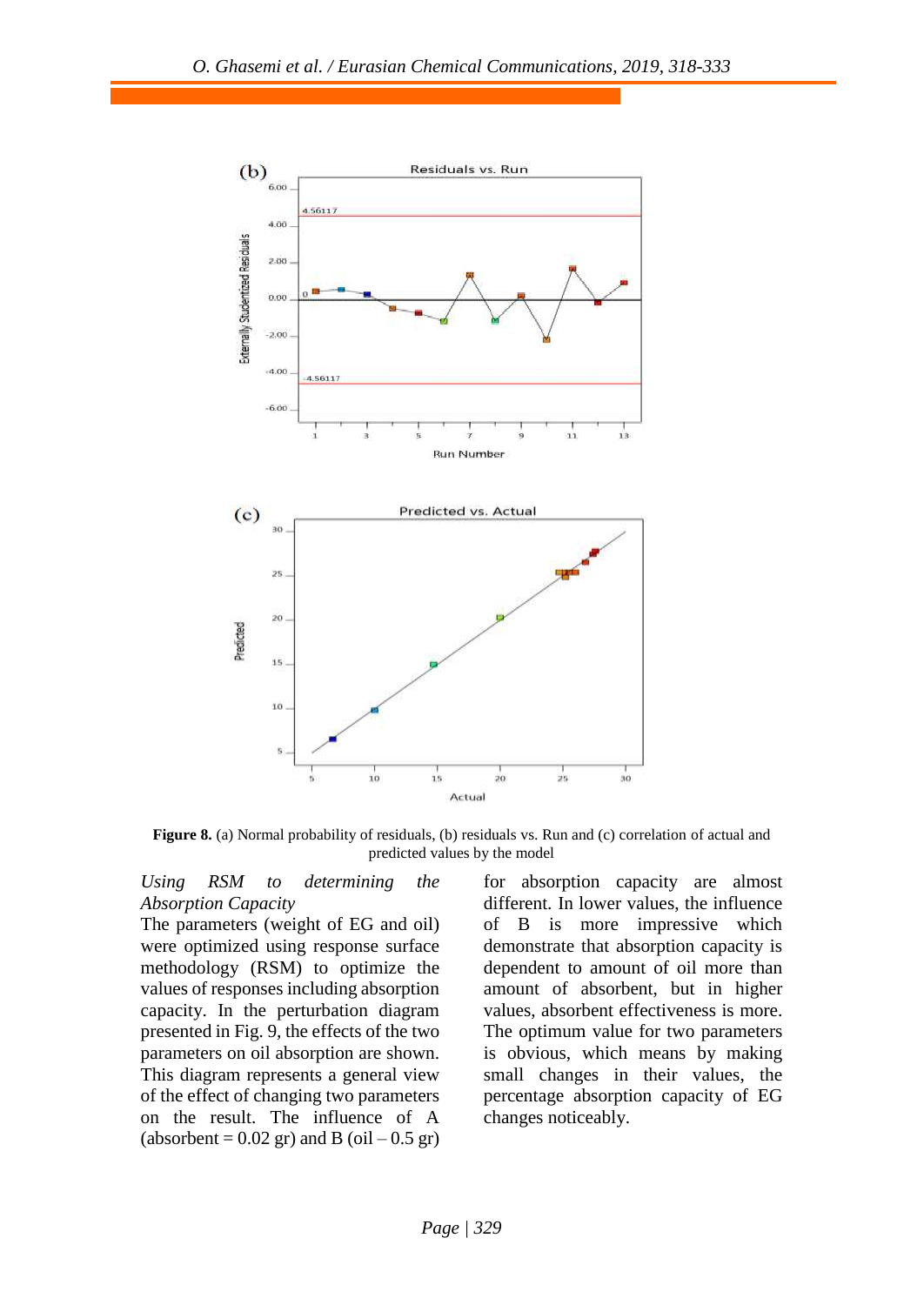

**Figure 9.** The perturbation diagram for the significant parameters in percentage of absorbent capacity in function of coded values, the coded values in the base point (code= 0) are: A: 0.02gr and B: 0.5gr

The contour and 3D surface response plots are used in order to determine the optimized value for the variables in which the result would be maximized [40]. In these diagrams the parameters influence and the interaction between two independent factors are illustrated. Figure 10a b shows the samples of the contour plot and 3D surface response for absorbent and oil. Each contour and surface response plot provides data on the interaction between two parameters. Figure 10a shows the two-dimensional response surfaces of EG absorption capacity and the relationship between A: absorbent (gr) and B: oil (gr) at the center point. It presents a simultaneous effect of A and B on the absorption capacity. Looking more closely to the figure, the maximum absorption capacity (27.6gB/gA) was observed for  $A=0.02$  and  $B= 0.0552$ . (Figure 10b, showing 3D surface respond, has a similar interpretation).



*Page | 330*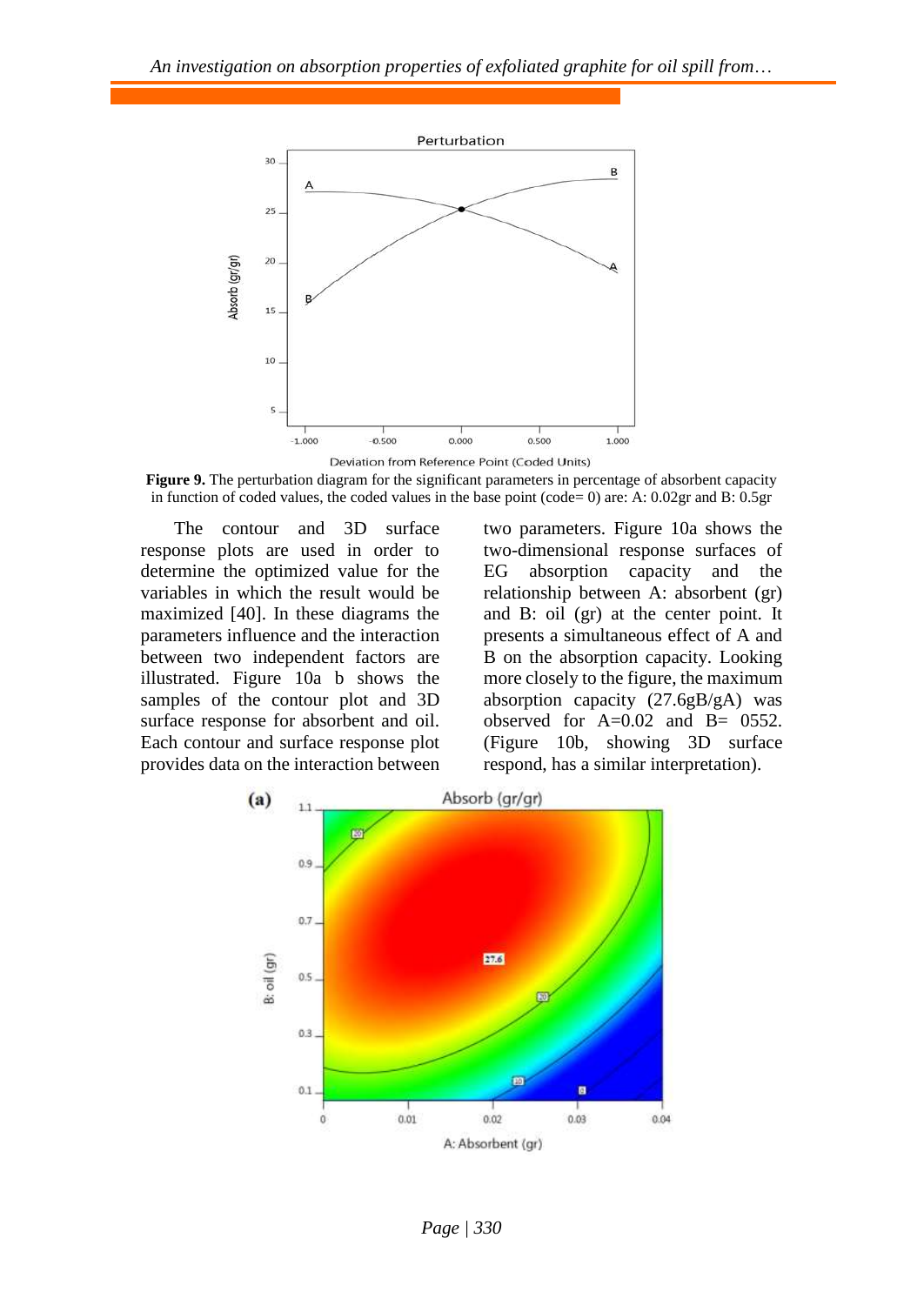

**Figure 10.** Contour plot (a) and 3DSurface response (b)for oil absorption capacity by EG

# **Conclusion**

Exfoliated graphite, was synthesized by  $CrO<sub>3</sub>(intercalation/expansion)$  and  $H<sub>2</sub>O<sub>2</sub>$ via interlayer chemical reaction. The characterization of the EG was-carried out by BET, SEM, EDS, FT-IR, XRD and RAMAN spectroscopy. The EG absorbent had good capacity for absorption of remained oil spill from Caspian Sea water. Response surface methodology was used for optimization of the absorption capacity by two effective parameters: weight of EG and oil (gr). RSM model fitting and statistical analysis was done by ANOVA results,  $R^2$ =0.9976which represents the suitable fitting of the model, final equation in terms of actual factors and diagnostic section of the design experiment software. Perturbation diagram, contour and 3D surface response plots were used to determine the optimized value for sorption. At the optimal conditions of absorption process, the proposed absorbent was used for the maximum sorption of 27.6 (gr oil/gr EG) from seawater sample. Exfoliated graphite, due to being easier to prepare, low cost and high performance in absorption instead of simple graphite and other carbon-based absorbents, could be an appropriate absorbent for oil spill from Caspian seawater.

# **Acknowledgments**

The authors wish to thank faculty of environment, University of Tehran for support. Also we want to thank Khazar Exploration and Production Company (KEPCO) for supplying an oil sample which was explored from Caspian Sea.

# **References**

[1] M. Hassanshahian, G. Emtiazi, S. Cappello, *Mar. Pollu. Bull*., **2012**, *64*, 7– 12.

[2] X. Ding, R.Wang, X. Zhang, Y.Zhang, Sh. Deng, F. Shen, X. Zhang, H. Xiao, L. Wang, *Mar. Poll. Bull*., **2014**, *81*, 185–190.

[3] M.A. Lutfullin, O.N. Shornikova, A.V. Vasiliev, K.V. Pokholok, V.A. Osadchaya, M.I. Saidaminov, N.E. Sorokina, V. Avdeev, *CARBON*., **2014**, *66*, 417 – 425.

[4] F. Vafai, V. Hadipour, A. Hadipour, *Oce.&Coas. Manag*., **2013**, *71*, 123- 130.

[5] G. Shirneshan, A. Bakhtiari, M. Memariani, *Mar. Poll. Bull*., **2017**, *115*, 383–390.

[6] A. Abesi, M. Saidi, *Jour. Env. Stud*., **2010**, *36*, 43-58.

[7] I-M. Efendiyeva, *Jour. Petr. Sci. Eng*., **2000**, *28*, 227–231.

[8] N. Pashayev, R. Ragimov, R. Samedov, D. Gahramanova, *IFAC PapersOnLine*., **2018**, *51*, 558–560.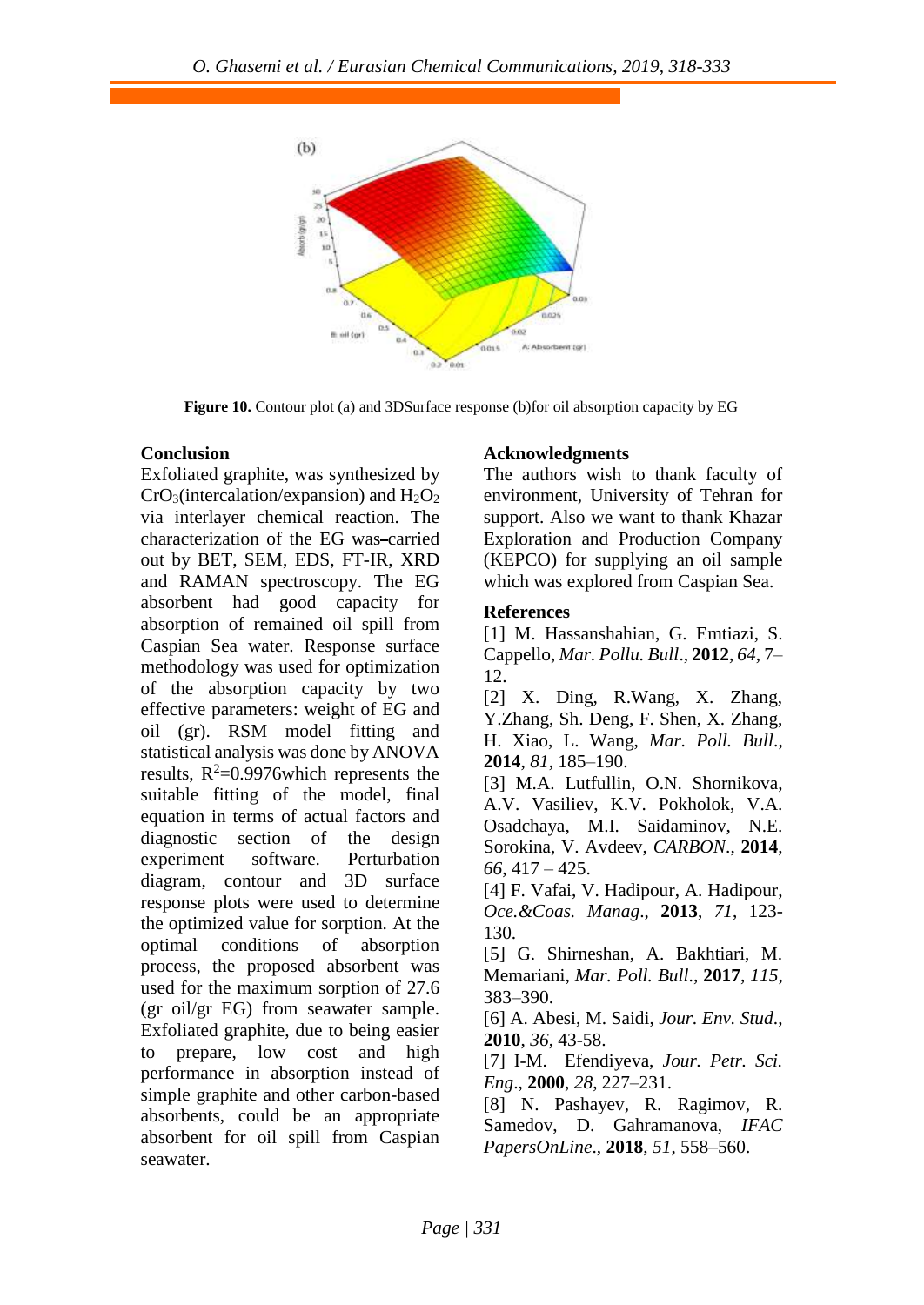[9] U. Farooq, I. Tabanb, P. Dalinga, *Mar. Poll. Bull*., **2018**, *135*, 119–128. [10] Z. Rahmani, M. Samadi, A. Kazemi, A. Rashidi, A. Rahmani, *Jour. Env. Chem*. *Eng*., **2017**, *5*, 5025–5032. [11] V. Makotchenko, E. Grayfer, A. Nazarov, S. Kim, V. Fedorov, *CARBON*., **2011**, *49*, 3233 –3241. [12] Sh. Li, Sh. Tian, Y. Feng, J. Lei, P. Wang, Y. Xiong, *Jour. Haz. Mat*., **2010**, *183*, 506–511. [13] P.Wang, T.Yao, B. Sun, X. Fan, S. Dong, Y. Bai, Y. Shi, *Coll and Surf A: Physicochem. Eng. Aspect*s., **2017**, *513*, 396–401. [14] Z. Jijin, L. Xiaoxia, G. Yuxiang, M. Deyue, *Adv. Mat. Res*., **2014**, *852*, 101- 105. [15] T.Yao, Y.Zhang, Y. Xiao, P. Zhao, L. Guo, H. Yang, F. Li, *Jour. Mol. Liq*., **2016**, *218*, 611–614. [16] M. Skowronski, *Jour. Mat. Sci*., **1988**, *23*, 2243-2246. [17] A. Soubh, M. Baghdadi, M. Abdoli, B. Aminzadeh, *Jour. Env. Chem. Eng*., **2018**, *6*, 6568-6579. [18] N. Sykam, N. Jayram, G. Rao, *Jour. Wat. Proc. Eng*., **2018**, *25*, 128–137. [19] A. Azizi, E. Moniri, A. Hasani, H. Ahmadpanahi, F. Kahi, *Jour. Env. Stud*., **2018**, *44*, 1-15. [20] S. Teixeira, C. Delerue-Matos, L. Santos, *Sci. Tot. Env*., **2018**, *646*, 168– 176. [21] H. Majdi, A. Esfahani, M. Mohebbi, *Com. Elec. Agr*., **2018**, *156*, 574–584. [22] A. Ahmad, T. Otitoju, B. Ooi, *Jour. Tai. Ins. Chem. Eng*., **2018**, *93*, 461– 476. [23] Sh. Li, Sh. Tiana, Ch. Du, Ch. He, Ch. Cen, Ya. Xiong, *Chem. Eng. Jour*., **2010**, *162*, 546–551. [24] M. Hassan, K. Reddy, E. Haque, A. Minett, V. Gomes, *Jour. Coll. Inter. Sci*., **2013**, *410*, 43–51. [25] A. Rotaru, C. Cojocaru, I. Cretescu, M. Pinteala, D. Timpu, L. Sacarescu, V.

Harabagiu, *Sep. Puri. Tech*., **2014**, *133*, 260–275.

[26] D. Sharma, K. Yadavb, S. Kumar, *Biores. Tech*., **2018**, *270*, 198–207.

[27] P. Choudhury, P. Mondal, S. Majumdar, S. Saha, G. Sahoo, *Jour. Clea. Prod*., **2018**, *203*, 511- 520.

[28] M. Shanmugaprakash, S. Venkatachalam, K. Rajendran, A. Pugazhendhi, *Jour. Env. Manag*., **2018**, *227*, 216–228.

[29] H. Vojoudi, A. Badiei, Sh. Bahar, Gh. Ziarani, F. Faridbod, M. Ganjali, *Pow. Tech*., **2017**, *319*, 271–278.

[30] H. Vojoudi, A. Badiei, Sh. Bahar, Gh. Ziarani, F. Faridbod, M. Ganjali, *Jour. Magn. MagMater*., **2017**, *441*, 193–203.

[31] J. Munuera, J. Paredes, S. Villar-Rodil, A. Castro-Mu˜niz, A. Martínez-Alonso, J. Tascón, *Appl. Mat. Tod*, **2018**, *11*, 246–254.

[32] Y. Hernandez, V. Nicolosi, M. Lotya, F. Blighe, Z. Sun, *Nat. nanotech*., **2008**, *3*, 563-568.

[33] A. Iona, A. Alpatovab, I. Iona, A. Culetu, *Mat. Sci. Eng*., **2011**, *176*, 588– 595.

[34] K. Takeuchi, M. Fujishige, H. Kitazawa, N. Akuzawa, J. Medina, A. Morelos-Gomez, R. Silva, T. Araki, T. Hayashi, M. Terrones, *Jour. Wat. Proc. Eng*., **2015**, *8*, 91–98.

[35] G. Wang, Q. Sun, Y. Zhang, J. Fan, M. Luming, *Desalination*., **2010**, *263*, 183–188.

[36] Kh. Parvez, Zh.Wu, R. Li, X.Liu, R. Graf, X. Feng, K. Müllen, *Jour. Amer. Chem. Soci*., **2014**, *136*, 6083−6091.

[37] Sh. Liang, Z. Shen, M. Yi, L. Liu, X. Zhang, S. Ma, *Carbon*., **2016**, *96*, 1181-1190.

[38] K. Takeuchi, H. Kitazawa, M. Fujishige, N. Akuzawa, J. Medina, A. Morelos-Gomez, R. Silva, T. Araki, T. Hayashi, M. Terrones, *Jour. Wat. Proc. Eng*., **2017**, *20*, 226–231.